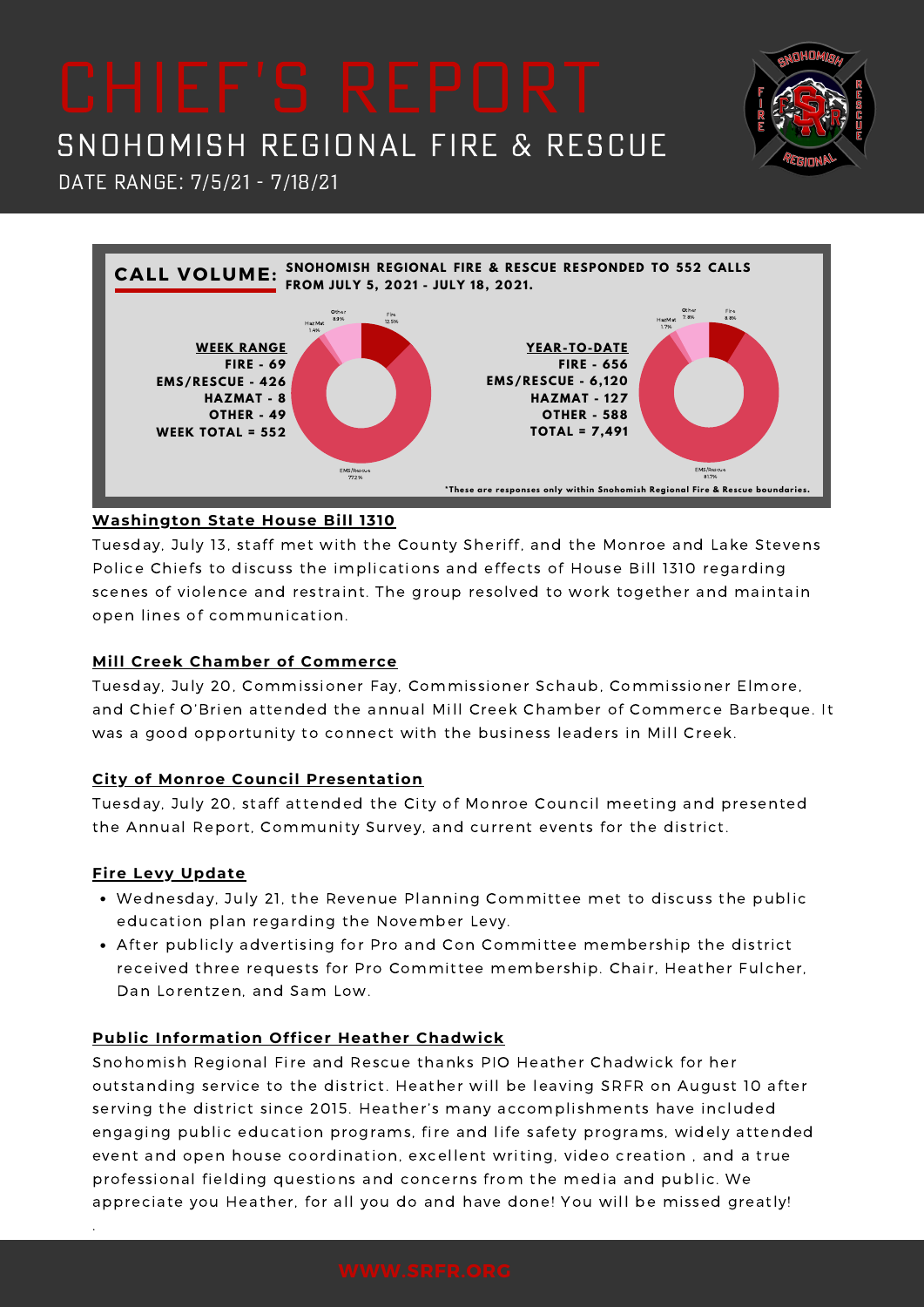Date Range: 7/5/21 - 7/18/21

## **COMMUNITY ENGAGEMENT**

- Working on draft 2022 budget.
- Staff began the process of updating resource boxes and binders.
- PE King prepared for upcoming Home Education Lesson "Fire Engine Mechanics" and the Summer Safety Bingo.
- Planning for upcoming community events. If you are interested in helping please contact **CommunityRelations@SRFR.org**
	- 8/3: National Night Out Monroe
	- 8/3: National Night Out Mill Creek
	- 8/3: National Night Out Lake Stevens
	- 8/3: National Night Out Willis Tucker Park
	- 8/14-8/15: Mill Creek Festival
	- 10/4: Station 71 Open House (6pm 8pm)
	- 10/5: Station 81 Open House (6pm 8pm)
	- 10/6: Station 82 Open House (6pm 8pm)
	- 10/7: Station 72 Open House (6pm 8pm)
	- 10/9: Station 31 Open House (12pm 4pm)
- Re-opened SRFR life jacket loaner program located at station 31. Loaned out 5 life jackets.
	- **All crews working at Station 31 need to revisit how to fit a life jacket and check out procedures in order to assist residents when they come to the station. Materials are clearly marked in the storage closet by the training room. All check out procedures are laid out in the binder in the closet.**

### **EMS**

- Noah Young and the rest of Michael Copass Paramedic Class 47 will graduate July 31st at 11 am in Seattle. Graduation is open for two representatives from each organization. Noah will complete his National Registry on August 7th.
- The EMS Divisions have been reviewing LMS systems for EMS training. On initial review EMS1 was the better of the two products. After 6 months of using EMS1 it has been challenging to navigate and there has been some minor tech issues with the program. Although EMS1 is the better product for EMS we found that Target Solutions was pretty close in comparison. Neither product compares to what we are used to in EMS Online. In 2022 we will be switching to Target Solutions. The EMS Divisions feels this would be the best solution. The district already uses Target Solutions for Fire Training so, the switch would be fairly seamless. The switch would save the District roughly \$13,000 a year and would allow us to work with training on a single LMS platform.
- Chief Officers from Snohomish Regional met with Leaders from our represented Law Enforcement agencies to discuss HB 1310.



NewFollowers/Accounts (Nextdoor had 399 new members join in our jurisdiction)

> 35,338 Engagement

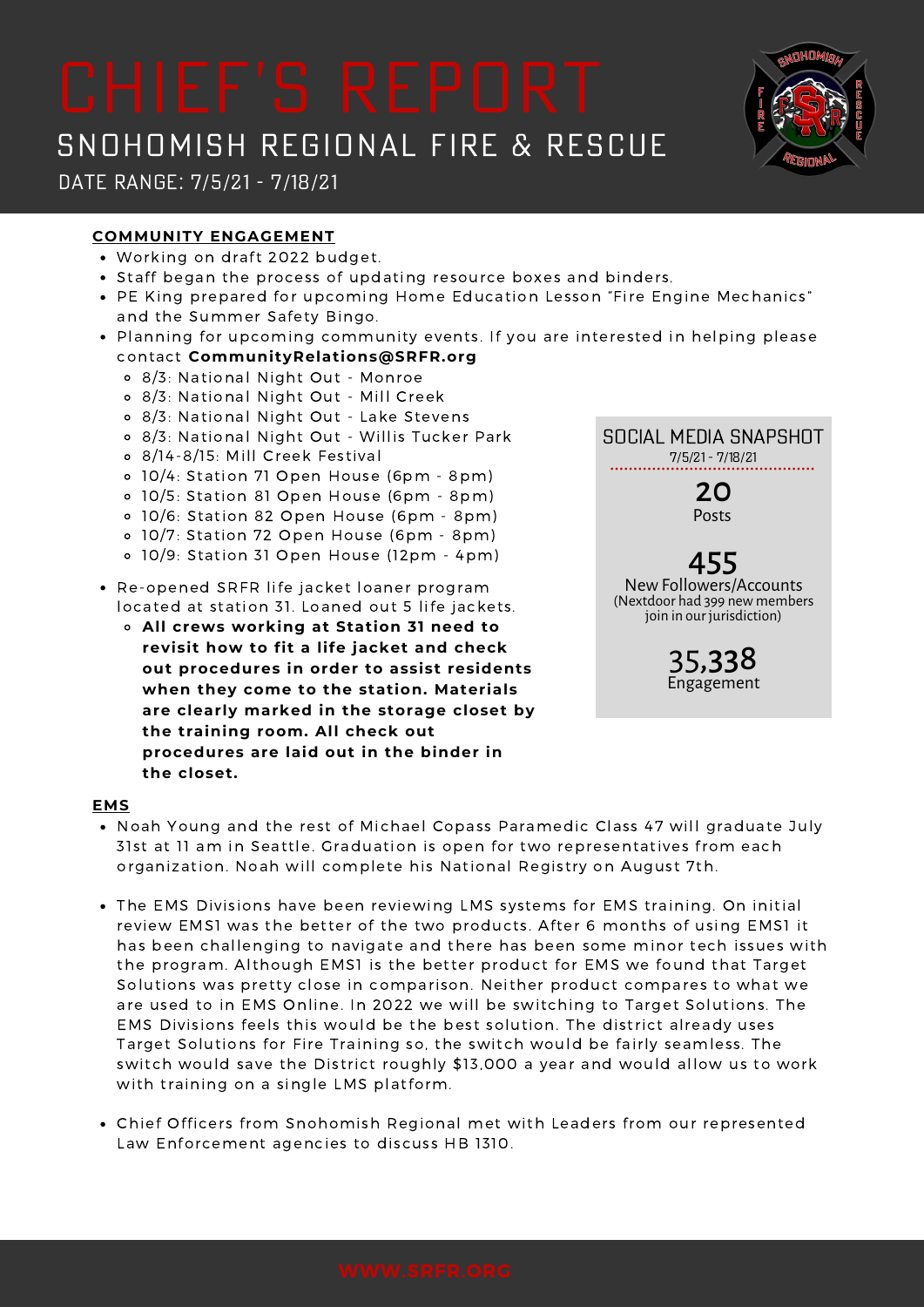

Date Range: 7/5/21 - 7/18/21

### **OPERATIONS**

- The Operations group will be meeting on the 15th of July with leadership from Local 2781 to discuss an implementation strategy for the ratified collective bargaining agreement that was passed by the Board of Commissioners last week.
- Snohomish Regional Fire and Rescue had ten members deployed to wildland fires around the region. A Brush truck, Tender and Strike Team Leader are all the Dry Gulch Fire near the Washington/Idaho border. Members of our organization that represent the Incident Management Team in the area have been deployed to the Bootleg Fire in Oregon.

### **FIRE & LIFE SAFETY**

- Met with City of Sultan team last week to discuss Fire Marshal implementation and expectations. We will begin immediately with Land Use, Building, Fire, and Special Event plan review and inspections. Beginning in 2022 we will begin annual fire safety inspections.
- Working on updating Fire Marshal OT on-boarding training. This will be required to be eligible for FM OT if in operations.

### **ACCREDITATION**

• Had core team meeting to discuss FESSAM timelines and expected completion. Working with category managers to ensure deadlines are met and PI's are Q/A'ed prior to posting.

## **HEALTH & SAFETY**

- Staff are working to implement final edits to the Strategic Plan.
- Staff are in the process of editing numerous large volume documents for the Standards of Cover document.

### **TRAINING**

- Training is updating the 2022 and long-range training plan. Additionally we are attempting to partner with Sno 4 on a coordinated plan
- Training is planning on meeting with the Team (committee) leads to help set vision and goals.
- Training is reviewing the Lexipol policies assigned to the division.
- The Training Division is completing Category 8 for accreditation and should be sent for Q and A shortly.
- HR and Training have started the next round of Entry level firefighter test. The first announcement went out last Thursday.
- HR and Training are preparing for the Driver Operator test scheduled for October.